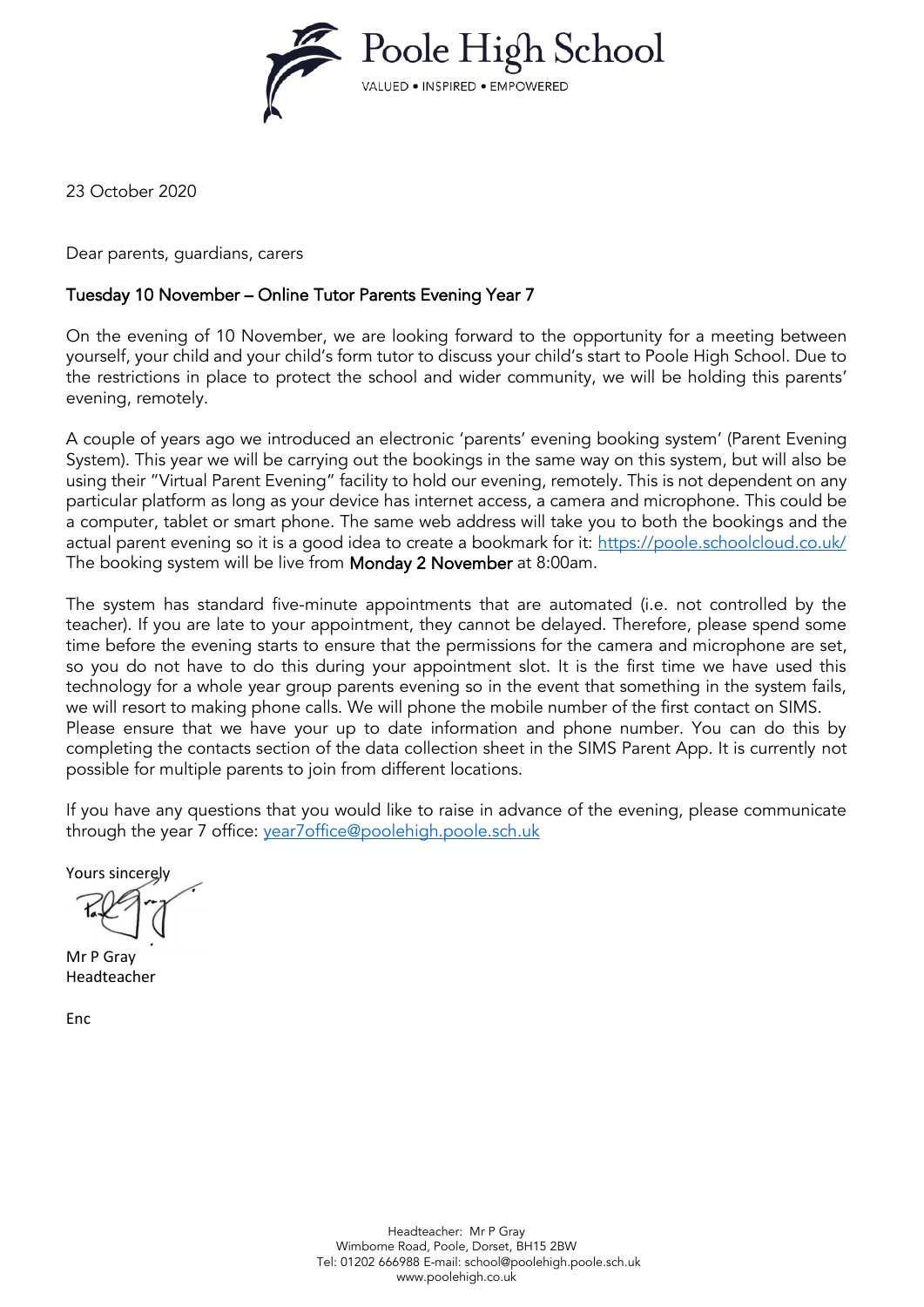



# **Parents' Guide for Booking Appointments**

Browse to<https://poole.schoolcloud.co.uk/>

#### **Guidance Notes**

Appointments are allocated on a **first come, first served** basis so please be prompt in booking.

 $\Box$  A gap is automatically added between appointments so you shouldn't need any extra transition time.

Make only **one appointment per subject** even if if your child is taught by several teachers.

**Do not feel obliged to make an appointment** if your child is making good progress and you have no concerns

 $\Box$  The evening will be conducted remotely with video appointments. You will need to log back in on the evening to access your appointments. There is no app to download, it is all web based.

□ Please ensure you have granted the website permission to access your camera and microphone.

| in the company of the best of the company<br>YOUX Defails | n              | Vieleprie to the Green Alway painters' evening receiving sectors. Againments can<br>atrail confirmation - preser artistic your situal addition in colored. |                     |               |              | t be american op a lob four Par<br>화제 기업에 있는데 일어나라 이 건강이다. |        |        |
|-----------------------------------------------------------|----------------|------------------------------------------------------------------------------------------------------------------------------------------------------------|---------------------|---------------|--------------|------------------------------------------------------------|--------|--------|
| Title 11                                                  | Filst Name     |                                                                                                                                                            |                     | <b>Langer</b> |              |                                                            |        |        |
| ÷<br>Akut 1<br>$-+$                                       | <b>Harbout</b> |                                                                                                                                                            |                     | Akime         |              |                                                            |        |        |
| Email                                                     |                |                                                                                                                                                            | Conferent Executive |               |              |                                                            |        |        |
| midsald (Danvall com-                                     |                |                                                                                                                                                            | rated il great com- |               |              |                                                            |        |        |
| Student's Details<br>Fest Warrie                          |                | Geneve                                                                                                                                                     |                     |               | Date Of Bath |                                                            |        |        |
| <b>But</b>                                                |                | <b>Side of</b>                                                                                                                                             |                     |               |              |                                                            | $\sim$ | 2090 - |

#### **Step 1: Login**

Fill out the details on the page then click the *Log In* button. A confirmation of your appointments will be sent to the email address you provide.



# **Step 2: Select Parents' Evening**

Click on the date you wish to book.

Unable to make all of the dates listed? Click *I'm unable to attend*.

| Choose Booking Mode                                                                                 |
|-----------------------------------------------------------------------------------------------------|
| ect how you'd like to book you<br>is a current or production of and blood-                          |
| kting trage<br>Automatic                                                                            |
| Sam Patrick and Patrick and Patrick and Patrick and Patrick and Patrick and Patrick and Patrick and |
| Manual                                                                                              |
| Doost the tros you studd Herb, see sach teacher                                                     |

#### **Step 3: Select Booking Mode**

Choose Automatic if you'd like the system to suggest the shortest possible appointment schedule based on the times you're available to attend. Or if you'd rather choose the times to book with each teacher, choose Manual. Then press *Next*.

We recommend choosing the automatic booking mode when browsing on a mobile phone.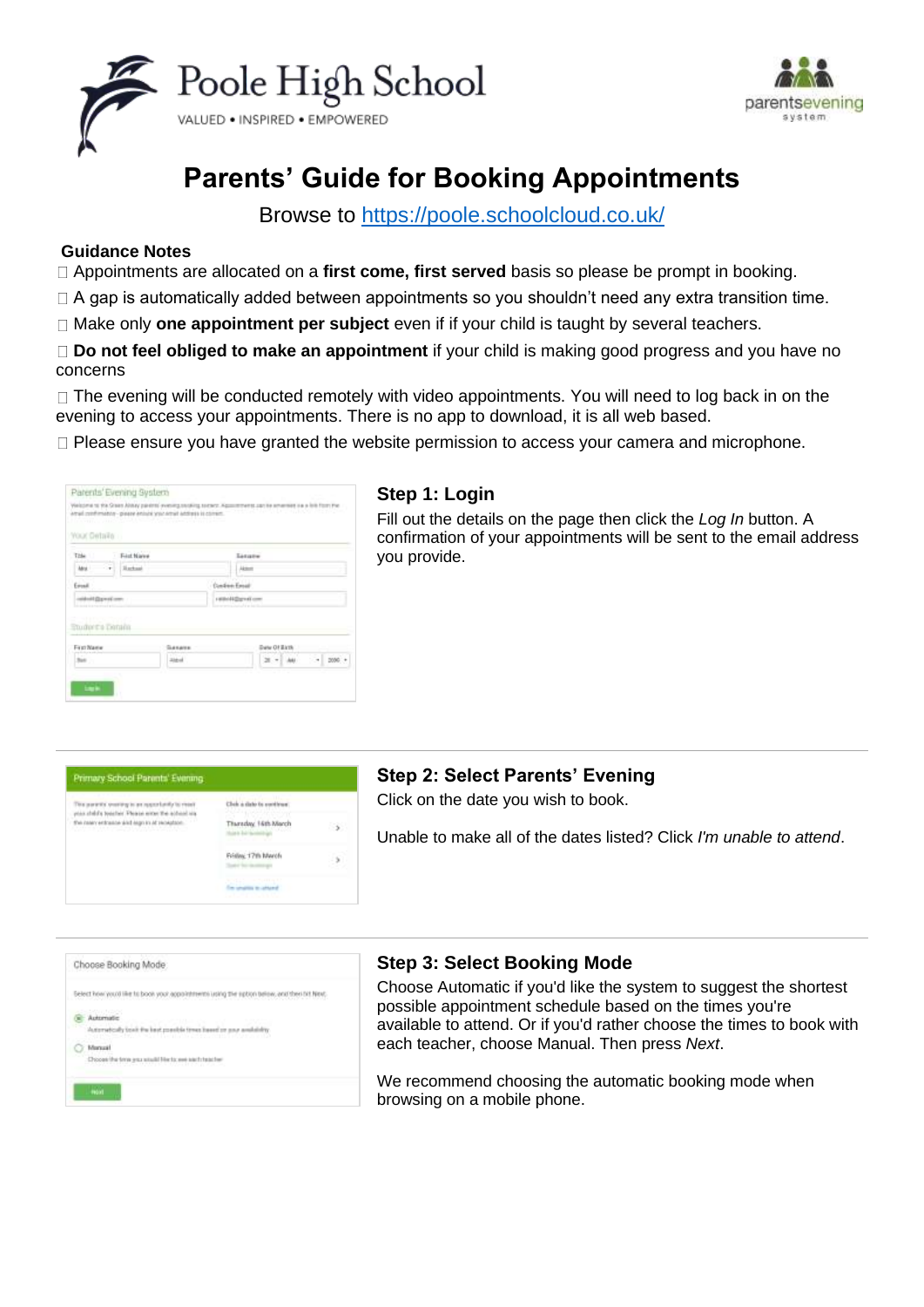| paintenance as it for | 77<br>n vo<br>. |  |
|-----------------------|-----------------|--|
|                       |                 |  |
|                       |                 |  |
|                       |                 |  |
|                       |                 |  |

## **Step 4: Choose Teachers**

If you chose the automatic booking mode, drag the sliders at the top of the screen to indicate the earliest and latest you can attend. If you make this window very small then the system may not be able to allocate all appointments.

Select the teachers you'd like to book appointments with. A green tick indicates they're selected. To de-select, click on their name.

You may book other teachers not listed on the screen by pressing the *Add Another Teacher* button.



#### **Step 5a (Automatic): Book Appointments**

If you chose the automatic booking mode, you should see provisional appointments which are held for 2 minutes. To keep them, choose Accept at the bottom left.

If it wasn't possible to book every selected teacher during the times you are able to attend, you can either adjust the teachers you wish to meet with and try again, or switch to manual booking mode (Step 5b).



#### *(If allowing parents to enter a message)*



#### **Step 5b (Manual): Book Appointments**

Click any of the green cells to make an appointment. Blue cells signify where you already have an appointment. Grey cells are unavailable.

To change an appointment, delete the original by hovering over the blue box and clicking *Delete*. Then choose an alternate time.

After clicking on a green cell to make an appointment, a pop-up box appears where you can optionally leave a message for the teacher to say what you'd like to discuss or raise anything beforehand.

Once you're finished booking all appointments, at the top of the page in the alert box, press *click here* to finish the booking process.

#### **Step 6: Finished**

You're now on the *My Bookings* page and all your bookings are below. An email confirmation has been sent and you can also print appointments from this page by pressing *Print*.

To change your appointments, click on *Amend Bookings*.

If you have any queries please email the year office with your query.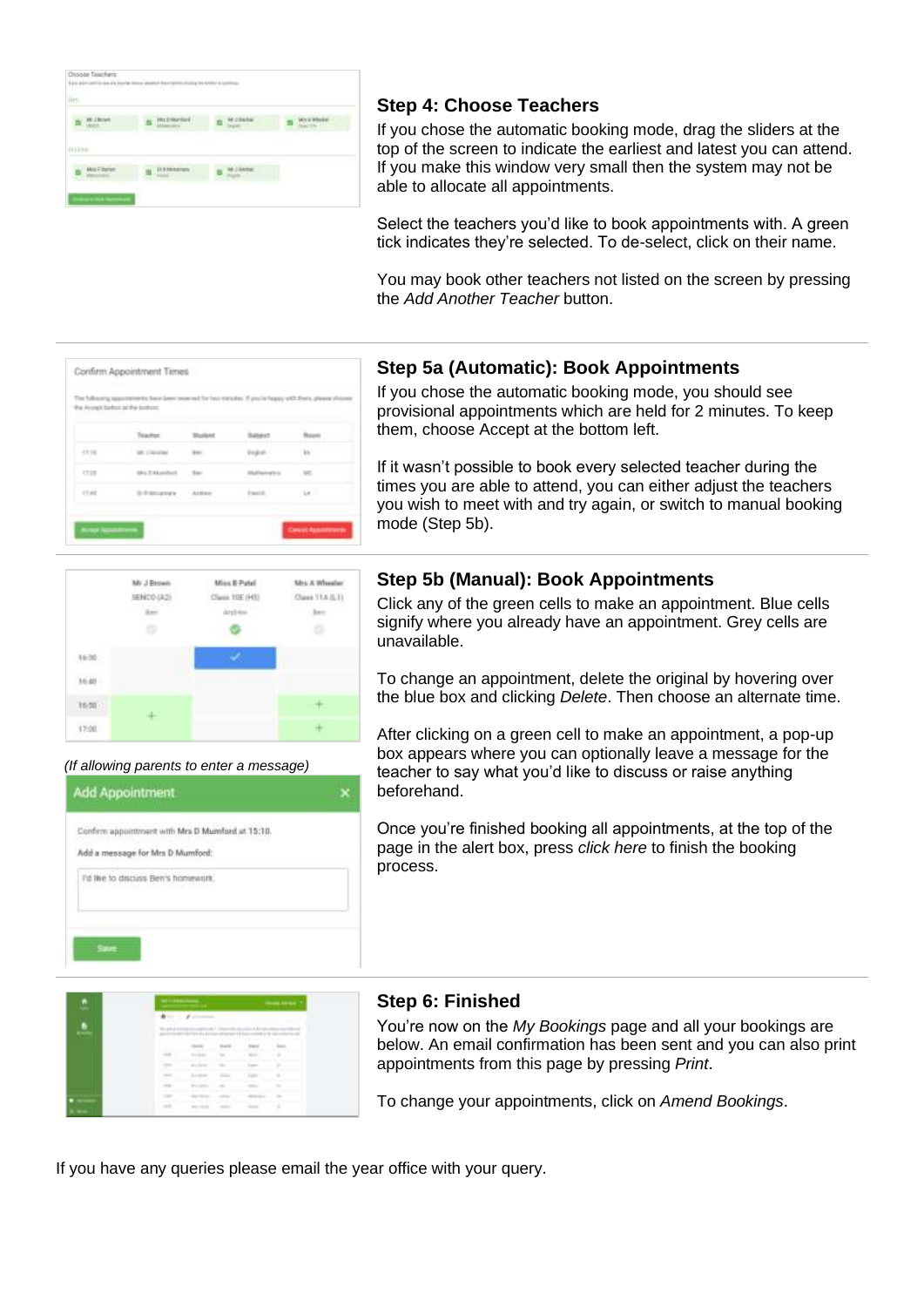

# **Parents' Guide for Attending Video Appointments**

## Browse to<https://poole.schoolcloud.co.uk/>

#### **In order to make video calls you need to have as a minimum:**

- a device with a microphone and speaker
- a compatible web browser:
	- o **iPhone/iPad:** Safari
	- o **Android:** Chrome or Firefox
	- o **Windows:** Chrome, Firefox or Microsoft Edge (Chromium version)
	- o **Mac:** Safari, Chrome or Firefox
	- o **Linux:** Chrome or Firefox

**We recommend u**sing your smartphone for video appointments. If you don't have a smartphone with a frontfacing camera, use a laptop or computer with a webcam.

| Potental Electrica diyakers<br>in to have been pointed.<br>$\mathcal{F}$ . Referred<br><b>District</b><br><b>Easy of Service</b><br>$+1.200 -$<br>mint.<br>$10 - 11$ ad: | Step 1: Login<br>Fill out the details on the page then click the Log In button. A confirmation<br>of your appointments will be sent to the email address you provide.                                                                              |
|--------------------------------------------------------------------------------------------------------------------------------------------------------------------------|----------------------------------------------------------------------------------------------------------------------------------------------------------------------------------------------------------------------------------------------------|
|                                                                                                                                                                          | Step 2: Go to the Evening                                                                                                                                                                                                                          |
| This have specified specification<br>place by this contract of the parties<br>Video Appointments<br>Presis the button behiv to access the wileo sall prior to the        | On the day of the video appointments, login to Parents Evening at the<br>usual web address for your school, or click the login link from the bottom<br>of the email confirmation you will have received.                                           |
| start of your first appointment.<br>Video Parents Evening - M.<br>First oppointment 26/65/2020 18:00                                                                     | Once logged in you will see a notice that you have upcoming video<br>appointments and under this the details of the event, along with a Join<br>Video Appointments button. This will become available 60 minutes before<br>your first appointment. |
| <b>Max Killanees</b> Art<br>IN Neel Mrs F.Turrer (1999) 15<br>$-257$                                                                                                     | Step 3: The Video Call screen                                                                                                                                                                                                                      |
|                                                                                                                                                                          | When you click Join Video Appointments the video call screen will be<br>displayed. You may at this point be asked if you wish to allow access to<br>your camera/microphone, in which case please click yes.                                        |
|                                                                                                                                                                          | On this screen you can see the following:                                                                                                                                                                                                          |
|                                                                                                                                                                          | At the top left the teacher name (and subject details) for the current and<br>next appointment                                                                                                                                                     |
|                                                                                                                                                                          | At the top right a countdown to the start of the appointment.                                                                                                                                                                                      |
|                                                                                                                                                                          | At the bottom the controls for the microphone and camera (once a<br>teacher is available or you are in a call these also show a pick up and<br>hang up button).                                                                                    |
| Schedule<br><b>Max Kitherens</b> Art<br>10098<br>Mrs F. Raker, Time 15<br>140.00                                                                                         | In the middle, when your appointment is due to start, the Start<br>Appointment button.                                                                                                                                                             |